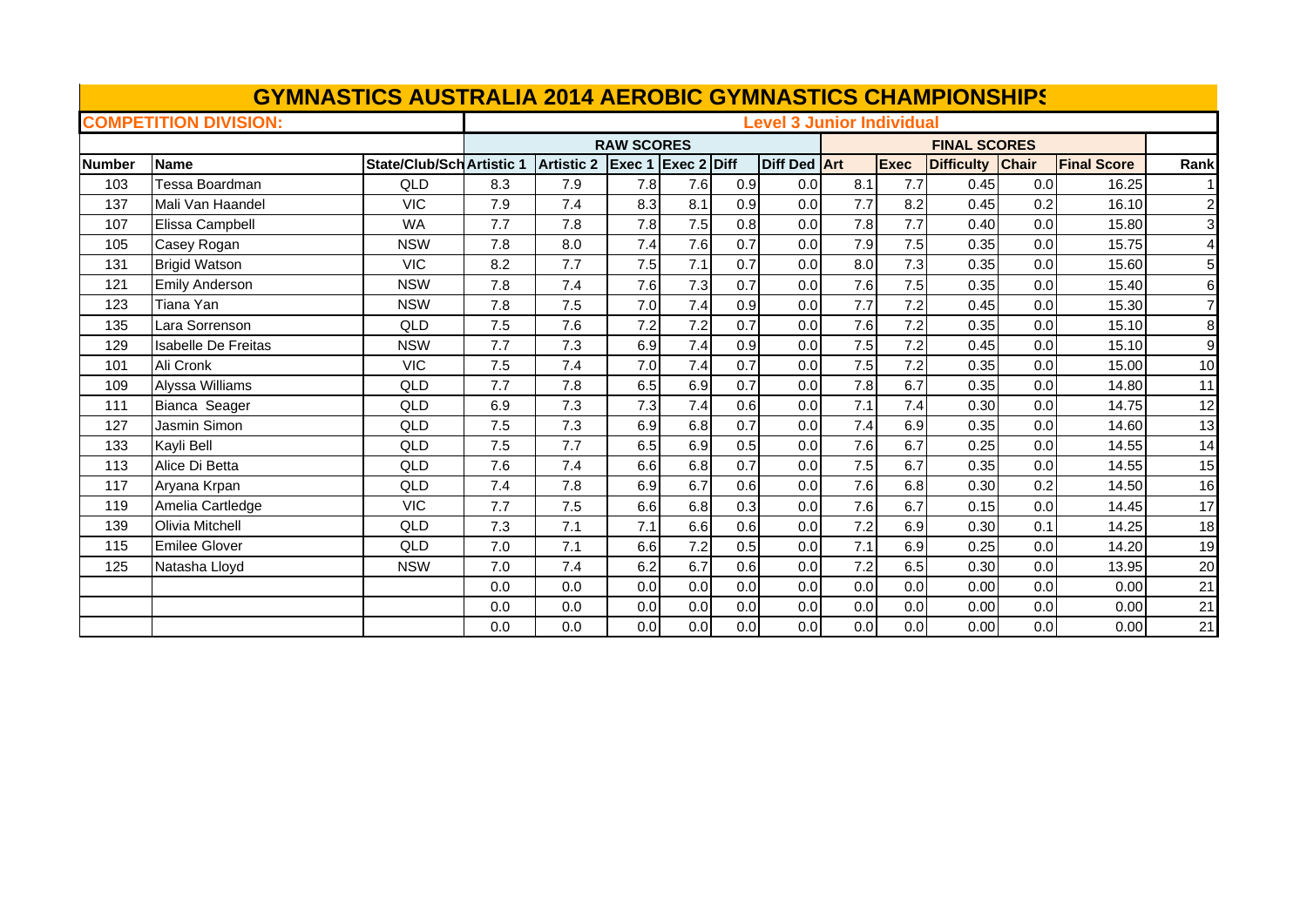| <b>GYMNASTICS AUSTRALIA 2014 AEROBIC GYMNASTICS CHAMPIONSHIPS</b> |                              |                                        |                   |                   |                    |                  |     |              |     |                     |                  |     |                    |                 |  |
|-------------------------------------------------------------------|------------------------------|----------------------------------------|-------------------|-------------------|--------------------|------------------|-----|--------------|-----|---------------------|------------------|-----|--------------------|-----------------|--|
|                                                                   | <b>COMPETITION DIVISION:</b> | <b>Level 4 Intermediate Individual</b> |                   |                   |                    |                  |     |              |     |                     |                  |     |                    |                 |  |
|                                                                   |                              |                                        | <b>RAW SCORES</b> |                   |                    |                  |     |              |     | <b>FINAL SCORES</b> |                  |     |                    |                 |  |
| <b>Number</b>                                                     | <b>Name</b>                  | <b>State</b>                           | <b>Artistic 1</b> | <b>Artistic 2</b> | Exec 1 Exec 2 Diff |                  |     | Diff Ded Art |     | <b>Exec</b>         | Difficulty Chair |     | <b>Final Score</b> | Rank            |  |
| 136                                                               | Kara Vincetic                | <b>NSW</b>                             | 8.0               | 8.0               | 7.1                | 7.3              | 1.8 | 0.0          | 8.0 | 7.2                 | 0.90             | 0.0 | 16.10              |                 |  |
| 122                                                               | Simmone Sequeira             | <b>NSW</b>                             | 8.0               | 8.0               | 6.8                | 7.0              | 1.6 | 0.0          | 8.0 | 6.9                 | 0.80             | 0.0 | 15.70              | $\overline{2}$  |  |
| 108                                                               | Emma Ward                    | <b>VIC</b>                             | 8.4               | 8.4               | 6.4                | 6.2              | 1.4 | 0.0          | 8.4 | 6.3                 | 0.70             | 0.0 | 15.40              | 3               |  |
| 104                                                               | Emma Croker                  | <b>VIC</b>                             | 8.0               | 8.1               | 6.6                | 6.4              | 1.5 | 0.0          | 8.1 | 6.5                 | 0.75             | 0.0 | 15.30              |                 |  |
| 128                                                               | Gemma Morris                 | QLD                                    | 7.9               | 8.1               | 6.5                | 6.4              | 1.7 | 0.0          | 8.0 | 6.5                 | 0.85             | 0.0 | 15.30              |                 |  |
| 140                                                               | Ghielaina Waigh              | QLD                                    | 7.9               | 7.9               | 6.8                | 6.5              | 1.7 | 0.0          | 7.9 | 6.7                 | 0.85             | 0.2 | 15.20              | 6               |  |
| 116                                                               | Sophie Jeffery               | <b>VIC</b>                             | 8.0               | 7.7               | 6.6                | 6.5              | 1.6 | 0.0          | 7.9 | 6.6                 | 0.80             | 0.0 | 15.20              | $\overline{7}$  |  |
| 102                                                               | Meg Baker                    | <b>VIC</b>                             | 8.2               | 8.2               | 5.8                | 5.9              | 1.4 | 0.0          | 8.2 | 5.9                 | 0.70             | 0.0 | 14.75              | 8               |  |
| 150                                                               | Naomi Fitzgerald             | <b>VIC</b>                             | 7.7               | 7.4               | 6.6                | 6.5              | 1.5 | 0.0          | 7.6 | 6.6                 | 0.75             | 0.2 | 14.65              | 9               |  |
| 144                                                               | Samantha Haravitsidis        | <b>VIC</b>                             | 7.6               | 7.4               | 6.4                | 6.2              | 1.5 | 0.0          | 7.5 | 6.3                 | 0.75             | 0.0 | 14.55              | 10              |  |
| 154                                                               | <b>Caitlin Vincetic</b>      | <b>NSW</b>                             | 8.1               | 7.7               | 5.8                | 6.0              | 1.5 | 0.0          | 7.9 | 5.9                 | 0.75             | 0.0 | 14.55              | 11              |  |
| 130                                                               | Jess Gurnett-Duffus          | QLD                                    | 8.2               | 8.2               | 5.4                | 5.6              | 1.7 | 0.0          | 8.2 | 5.5                 | 0.85             | 0.0 | 14.55              | 12              |  |
| 114                                                               | Eve Hinchliffe               | <b>VIC</b>                             | 7.7               | 7.7               | 6.2                | 6.1              | 1.3 | 0.0          | 7.7 | 6.2                 | 0.65             | 0.0 | 14.50              | 13              |  |
| 126                                                               | Alix Boyle                   | <b>NSW</b>                             | 8.0               | 7.6               | 5.8                | 6.1              | 1.5 | 0.0          | 7.8 | 6.0                 | 0.75             | 0.0 | 14.50              | 14              |  |
| 152                                                               | <b>Ryley Barr</b>            | QLD                                    | 7.8               | 7.6               | 6.1                | 5.9              | 1.5 | 0.0          | 7.7 | 6.0                 | 0.75             | 0.0 | 14.45              | 15              |  |
| 142                                                               | Chelsea Smith                | <b>SA</b>                              | 7.8               | 7.9               | 5.8                | 5.9              | 1.5 | 0.0          | 7.9 | 5.9                 | 0.75             | 0.0 | 14.45              | 16              |  |
| 156                                                               | Lucy Carozza                 | QLD                                    | 7.8               | 7.8               | 5.7                | 5.7              | 1.5 | 0.0          | 7.8 | 5.7                 | 0.75             | 0.0 | 14.25              | 17              |  |
| 158                                                               | Courtney Larwood             | <b>SA</b>                              | 8.0               | 7.6               | 5.6                | 5.4              | 1.7 | 0.0          | 7.8 | 5.5                 | 0.85             | 0.0 | 14.15              | 18              |  |
| 112                                                               | <b>Evie Giles</b>            | <b>SA</b>                              | 7.9               | 7.8               | 5.2                | 5.2              | 1.6 | 0.0          | 7.9 | 5.2                 | 0.80             | 0.0 | 13.85              | 19              |  |
| 132                                                               | Maddison Henwood             | <b>VIC</b>                             | 8.0               | 8.1               | 5.2                | 4.9              | 1.4 | 0.0          | 8.1 | 5.1                 | 0.70             | 0.0 | 13.80              | 20              |  |
| 106                                                               | Kaitlyn Bonifacio            | <b>NSW</b>                             | 7.4               | 7.9               | 5.2                | 5.4              | 1.5 | 0.0          | 7.7 | 5.3                 | 0.75             | 0.0 | 13.70              | 21              |  |
| 148                                                               | Eliza Johnston               | <b>NSW</b>                             | 7.3               | 7.6               | 5.3                | 5.5              | 1.5 | 0.0          | 7.5 | 5.4                 | 0.75             | 0.0 | 13.60              | 22              |  |
| 138                                                               | Madison Wholton              | QLD                                    | 7.9               | 7.4               | 5.3                | 5.0              | 1.6 | 0.0          | 7.7 | 5.2                 | 0.80             | 0.0 | 13.60              | 23              |  |
| 124                                                               | Abbey O'Keefe                | QLD                                    | 7.8               | 7.7               | 5.1                | $\overline{5.4}$ | 1.4 | 0.0          | 7.8 | 5.3                 | 0.70             | 0.2 | 13.50              | $\overline{24}$ |  |
| 134                                                               | Sammi Knott                  | QLD                                    | 7.5               | 7.6               | 5.4                | 5.3              | 1.0 | 0.0          | 7.6 | 5.4                 | 0.50             | 0.0 | 13.40              | 25              |  |
| 110                                                               | Emma Lavin                   | QLD                                    | 7.6               | 7.7               | 5.2                | 5.1              | 1.0 | 0.0          | 7.7 | 5.2                 | 0.50             | 0.0 | 13.30              | 26              |  |
| 118                                                               | Chantal Yu                   | <b>NSW</b>                             | 7.5               | 7.5               | 5.0                | 5.0              | 1.5 | 0.0          | 7.5 | 5.0                 | 0.75             | 0.0 | 13.25              | 27              |  |
| 120                                                               | Lauren Anderson              | <b>NSW</b>                             | 7.7               | 7.6               | 4.8                | 4.9              | 1.4 | 0.0          | 7.7 | 4.9                 | 0.70             | 0.0 | 13.20              | 28              |  |
| 146                                                               | Jacqueline Shearn            | <b>WA</b>                              | 0.0               | 0.0               | 0.0                | 0.0              | 0.0 | 0.0          | 0.0 | 0.0                 | 0.00             | 0.0 | 0.00               | 29              |  |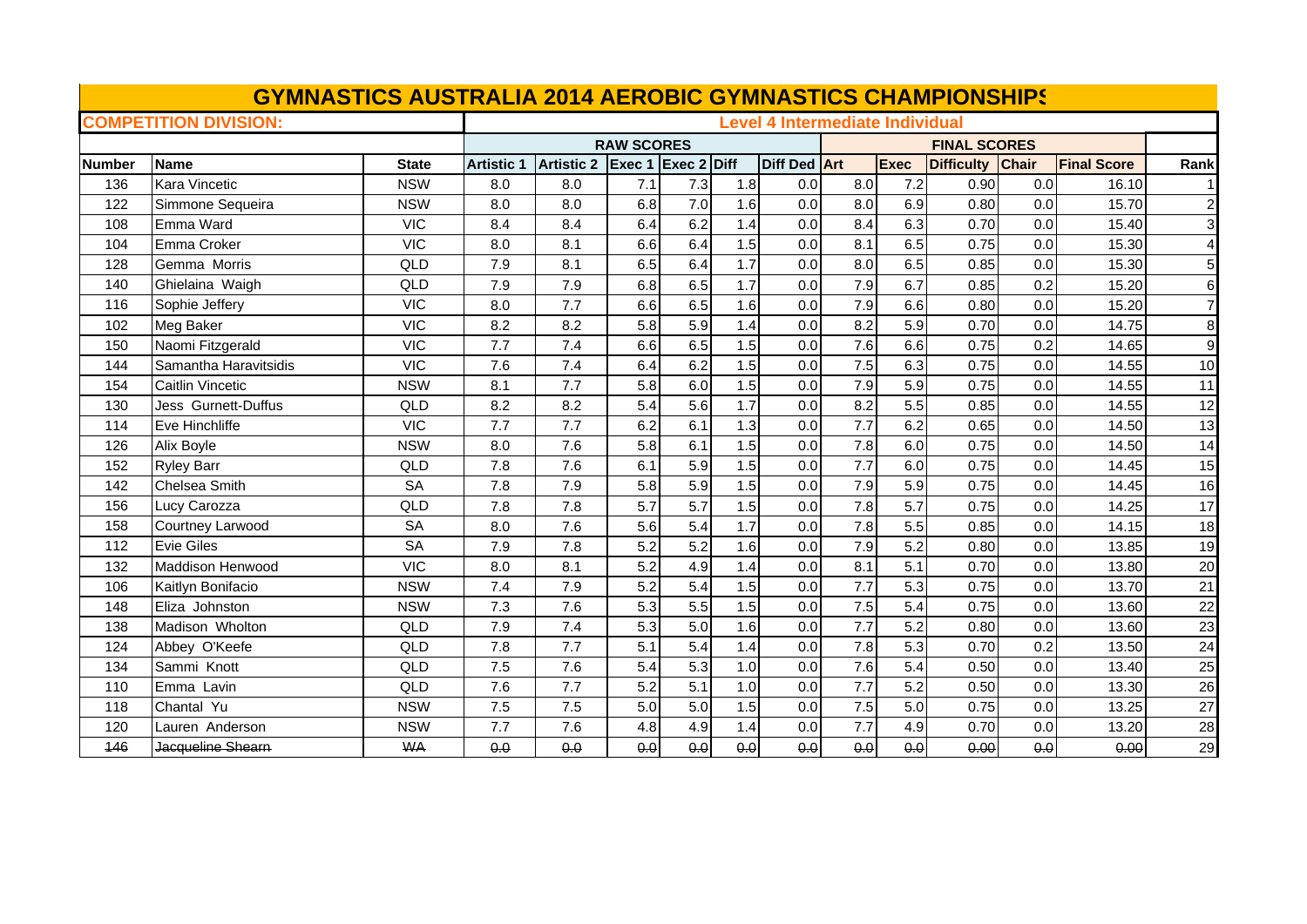| <b>GYMNASTICS AUSTRALIA 2014 AEROBIC GYMNASTICS CHAMPIONSHIPS</b> |                              |                                        |                   |                   |                    |     |     |              |                     |             |                   |       |                   |                |
|-------------------------------------------------------------------|------------------------------|----------------------------------------|-------------------|-------------------|--------------------|-----|-----|--------------|---------------------|-------------|-------------------|-------|-------------------|----------------|
|                                                                   | <b>COMPETITION DIVISION:</b> | <b>Level 5 Intermediate Individual</b> |                   |                   |                    |     |     |              |                     |             |                   |       |                   |                |
|                                                                   |                              |                                        |                   |                   | <b>RAW SCORES</b>  |     |     |              | <b>FINAL SCORES</b> |             |                   |       |                   |                |
| <b>Number</b>                                                     | <b>Name</b>                  | <b>State</b>                           | <b>Artistic 1</b> | <b>Artistic 2</b> | Exec 1 Exec 2 Diff |     |     | Diff Ded Art |                     | <b>Exec</b> | <b>Difficulty</b> | Chair | <b>Final Scor</b> | Rank           |
| 165                                                               | Claudia Colvin               | <b>NSW</b>                             | 7.7               | 8.1               | 6.9                | 7.3 | 3.3 | 0.0          | 7.9                 | 7.1         | 1.65              | 0.0   | 16.65             |                |
| 169                                                               | Indi Huggett-Kinnane         | QLD                                    | 7.6               | 7.9               | 7.1                | 7.4 | 3.1 | 0.0          | 7.8                 | 7.3         | 1.55              | 0.0   | 16.55             | $\mathbf{2}$   |
| 149                                                               | Kimberley Geale              | QLD                                    | 8.0               | 7.6               | 7.4                | 6.9 | 3.2 | 0.0          | 7.8                 | 7.2         | 1.60              | 0.0   | 16.55             | $\mathbf{3}$   |
| 179                                                               | Rachael Morrison             | <b>WA</b>                              | 8.1               | 7.9               | 7.1                | 7.0 | 3.0 | 0.0          | 8.0                 | 7.1         | 1.50              | 0.0   | 16.55             | $\overline{4}$ |
| 163                                                               | Jaspa Lee MacDonald          | QLD                                    | 7.6               | 7.7               | 7.2                | 6.9 | 3.6 | 0.0          | 7.7                 | 7.1         | 1.80              | 0.0   | 16.50             | 5 <sub>l</sub> |
| 171                                                               | Cate Kuppers                 | <b>VIC</b>                             | 7.7               | 8.0               | 7.5                | 7.3 | 2.6 | 0.0          | 7.9                 | 7.4         | 1.30              | 0.2   | 16.35             | $6 \mid$       |
| 167                                                               | Lucinda Phillipson           | <b>VIC</b>                             | 7.5               | 7.8               | 7.5                | 6.9 | 3.0 | 0.0          | 7.7                 | 7.2         | 1.50              | 0.0   | 16.35             | $\overline{7}$ |
| 159                                                               | <b>Charlotte Butler</b>      | <b>VIC</b>                             | 8.2               | 8.0               | 7.3                | 6.8 | 2.6 | 0.0          | 8.1                 | 7.1         | 1.30              | 0.2   | 16.25             | 8 <sup>1</sup> |
| 155                                                               | Libby Hoole                  | QLD                                    | 7.9               | 7.7               | 6.9                | 7.1 | 2.9 | 0.0          | 7.8                 | 7.0         | 1.45              | 0.0   | 16.25             | 9              |
| 151                                                               | Sophie Warner                | QLD                                    | 8.3               | 7.8               | 6.5                | 7.0 | 3.0 | 0.0          | 8.1                 | 6.8         | 1.50              | 0.2   | 16.10             | 10             |
| 161                                                               | Amelia Fear                  | <b>VIC</b>                             | 7.8               | 7.9               | 7.1                | 6.6 | 2.5 | 0.0          | 7.9                 | 6.9         | 1.25              | 0.0   | 15.95             | 11             |
| 173                                                               | Skye DeGouveia               | <b>NSW</b>                             | 7.6               | 7.8               | 6.7                | 7.1 | 2.6 | 0.0          | 7.7                 | 6.9         | 1.30              | 0.0   | 15.90             | 12             |
| 141                                                               | Tessa Manukonga              | <b>NSW</b>                             | 8.2               | 7.7               | 6.0                | 6.5 | 3.2 | 0.0          | 8.0                 | 6.3         | 1.60              | 0.0   | 15.80             | 13             |
| 175                                                               | Jordan Ahfuni                | QLD                                    | 7.7               | 7.8               | 6.5                | 7.0 | 2.5 | 0.0          | 7.8                 | 6.8         | 1.25              | 0.0   | 15.75             | 14             |
| 153                                                               | Olivia-Jane Osborne          | <b>WA</b>                              | 7.5               | 7.8               | 7.0                | 6.4 | 2.5 | 0.0          | 7.7                 | 6.7         | 1.25              | 0.0   | 15.60             | 15             |
| 145                                                               | Keira Hajek                  | <b>NSW</b>                             | 7.6               | 7.7               | 7.0                | 6.8 | 1.9 | 0.0          | 7.7                 | 6.9         | 0.95              | 0.0   | 15.50             | 16             |
| 143                                                               | Maddie Flint                 | QLD                                    | 8.2               | 7.7               | 6.4                | 6.1 | 2.9 | 0.0          | 8.0                 | 6.3         | 1.45              | 0.2   | 15.45             | 17             |
| 181                                                               | Cassie Sparke                | <b>NSW</b>                             | 7.4               | 7.6               | 5.8                | 6.4 | 1.9 | 0.0          | 7.5                 | 6.1         | 0.95              | 0.0   | 14.55             | 18             |
| 183                                                               | Cassidy Elphinstone          | QLD                                    | 7.6               | 7.5               | 5.5                | 5.9 | 2.4 | 0.0          | 7.6                 | 5.7         | 1.20              | 0.0   | 14.45             | 19             |
| 177                                                               | Chloe Plazanin               | <b>NSW</b>                             | 7.7               | 7.7               | 6.6                | 6.8 | 1.9 | 2.0          | 7.7                 | 6.7         | 0.00              | 0.0   | 14.40             | 20             |
| 157                                                               | Emily Treston                | QLD                                    | 7.3               | 7.5               | 5.3                | 5.8 | 2.5 | 0.0          | 7.4                 | 5.6         | 1.25              | 0.0   | 14.20             | 21             |
| 147                                                               | Jasmine Wholton              | QLD                                    | 7.0               | 7.1               | 5.9                | 5.9 | 1.7 | 0.0          | 7.1                 | 5.9         | 0.85              | 0.2   | 13.60             | 22             |
|                                                                   |                              |                                        | 0.0               | 0.0               | 0.0                | 0.0 | 0.0 | 0.0          | 0.0                 | 0.0         | 0.00              | 0.0   | 0.00              | 23             |